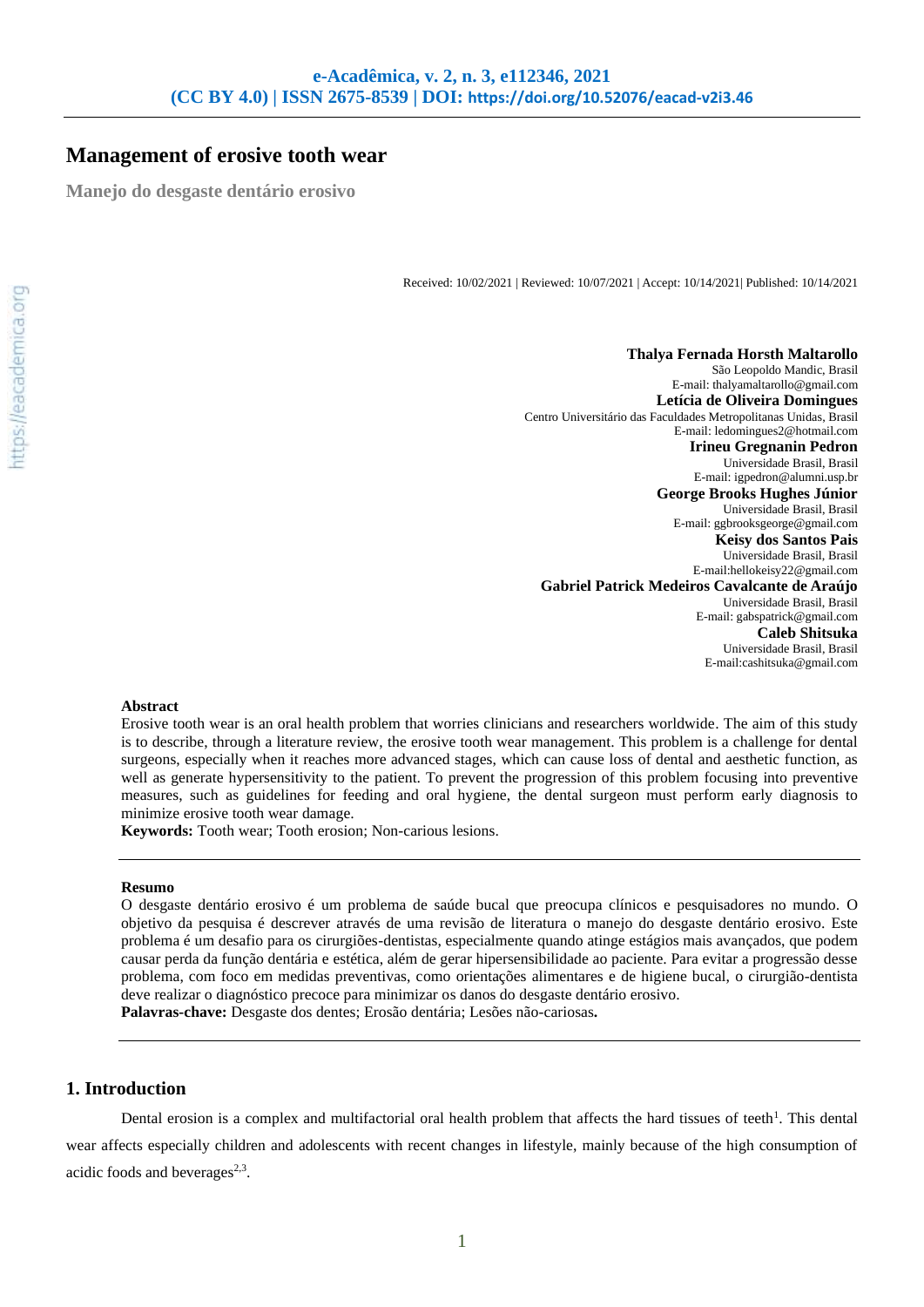The erosion is caused by an irreversible chemical process of mineral and superficial structure losses of the teeth due to acid aggression without bacteria involvement<sup>4,5</sup> and erosive tooth wear is defined as the accelerated los of dental hard tissue through the combined effect of erosion and mechanical wear (abrasion and attrition) on the tooth surface<sup>6</sup>.

The clinical diagnosis of erosive lesions is based on anatomical and morphological alterations of the tooth and can be observed with the loss of mineral tissue on the surface of the teeth<sup>4,7</sup>. The acids responsible for the dental surfaces aggression may have an intrinsic or extrinsic origin<sup>4,8</sup>.

Because of high prevalence, dental erosion has become a concern for patients and dental surgeons, especially when it reaches advanced stages causing loss of function and esthetics of the teeth, moreover hypersensitivity<sup>9,10</sup>. In these cases, treatment becomes a challenge for health professionals<sup>2</sup>. To avoid the worsening of this problem, dental surgeons can use preventative measures, such as use of fluoride, dietary guidelines and oral hygiene guidelines<sup>3,11,12</sup>.

In this context, it is important that the dental surgeon has an understanding and a knowledge of the erosive tooth wear process with an early diagnosis to avoid its progression<sup>9</sup>.

## **2. Methodology**

In this literature review, 33 articles were selected from the following databases: Pubmed, Lilacs, Scielo, Google Scholar, from 1991 to 2021, in Portuguese and English.

#### **3. Literature Review**

Erosive tooth wear has a multifactorial character and it is caused by acids that reach the oral cavity and may be of intrinsic or extrinsic origin<sup>4,13,14</sup> and the combined effect of mechanical wear (abrasion and attrition)<sup>6</sup>. Our body provides an important form of natural protection present in the mouth that is the salivary fluid<sup>15,16</sup>. The salivary fluid has an important property of neutralizing the acids in the oral environment, known as saliva buffer capacity<sup>13</sup>.

Due to the complexity of the onset of this problem, it is important to consider all factors that may develop it. The following factors may be mentioned: behavioral (type of diet, occupation, drug use, hygiene habits, eating habits), biological (tooth anatomy, biofilm, movements of mouth soft tissue) and chemicals (calcium and phosphate concentrations, saliva buffer capacity, salivary pH)<sup>13</sup>. The habit of ingesting citrus foods and drinks enhances erosive wear once it is known that citric acid promotes a chemical effect called a chelate effect. This happen because citric acid binds to calcium ions present in the dental structure and "steals" these teeth minerals $17,18$ . The increased intake of acidic beverages such as soft drinks and artificial juices causes great concern seeing that they are often stimulated and linked to advertisements as being "healthy"<sup>19,20</sup>.

After the correct diagnosis, it is necessary to indicate an adequate treatment plan, which often involves the control of the sensitivity and aesthetic correction, as they can be some of the patient´s main complaints, but mainly the removal of the etiological factor to reach a definitive solution for the problem $11,12$ .

After identifying the etiology of the lesions, it is important to prevent new lesions and to control the progression of existing lesions. To avoid the worsening of this problem, dental surgeons may use preventive measures such as therapeutic use of fluorides and dietary guidance<sup>12</sup>. The use of fluoride is indicated for patients with disequilibrium in the demineralizationremineralization process of the tooth that occurs in dental erosion. There are several methods of use such as: fluoride gel, fluorine varnish, fluoridated dentifrices and mouthwashes that should be used in an individualized indication and only until the balance of this des-re process occurs $11,21-23$ .

Because dental erosion wear presents few clinical signs and no painful symptomatology, the early diagnosis of it is underestimated. Erosive lesions are difficult to diagnose, as they are often easily confused with other types of dental lesions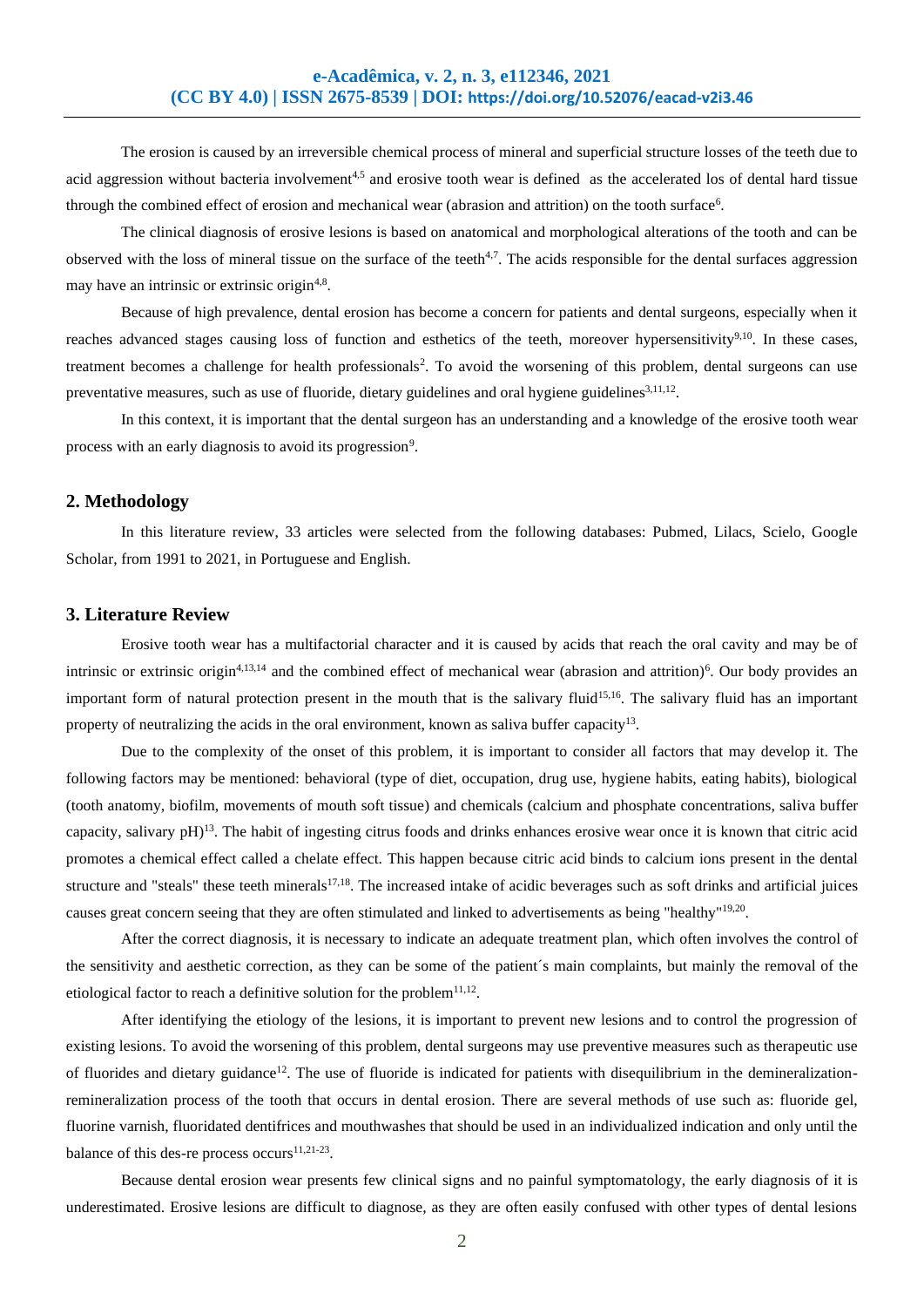such as non-carious lesions<sup>7,9,24</sup>. In cases of hypersensitivity the use of fluorides and desensitizers should be evaluated together with the guidelines related to diet and oral hygiene $12.25$ .

Currently several indexes are used to diagnose and classify dental erosion. The BEWE index, is indicated for both epidemiological studies and private practice, since it is simple and easy. Besides, it indicates the severity of the dental erosion and it also proposes a treatment<sup>12</sup>. Olley et al.,2014<sup>26</sup> validated the BEWE sextant cumulative score. This score appears to provide a simple method to alert clinicians to the erosive tooth wear process.

The restoration of erosive lesions should be considered only in severe cases, when loss of aesthetics and function occurs. Composite resins, glass ionomer and even crowns can be used for the patient<sup>2,4</sup> but it is important to highlight that the disease will continue to progress if there is no control of the etiological factor<sup>12</sup>.

Early diagnosis is essential for damage to be minimized, as the progression of the problem leads to the appearance of new lesions along with enamel dissolution and dentine exposure, with the possibility of complete destruction of the tooth crown and pulp involvement<sup>27</sup>. Patients and / or caregivers rarely recognize the initial signs. Thus, it is up to the professionals to seek the characteristics of the erosive lesion on clean, dry and well-lit surfaces<sup>9</sup>.

This dental health problem is becoming a concern and reality mainly for dental surgeons, who in recent years try to understand more about this process through research, for improvements in diagnosis, prevention and treatment of erosive tooth wear<sup>8,12,28-30</sup>.

It is important that Dental education, in person or remotely, must transmit these guidelines so that they are applied in professional practice<sup>31-33</sup>.

#### **4. Conclusion**

The dental surgeon must have an understand of erosive tooth wear in order to perform the early diagnosis of erosive lesions, in view of the extremely importance to reach a better prognosis in the treatment of the oral health problem.

# **References**

1. World Health Organization, ICD – International Statistical Classification of Diseases and Related Health Problems, 10th Revision; 2010.

2. Bartlett DW. The role of erosion in tooth wear: aetiology, prevention and management. Int Dent J. 2005; 55(4 Suppl 1): 277-84.

3. [Salas MM,](http://www.ncbi.nlm.nih.gov/pubmed/?term=Salas%20MM%5BAuthor%5D&cauthor=true&cauthor_uid=25446243) [Nascimento](http://www.ncbi.nlm.nih.gov/pubmed/?term=Nascimento%20GG%5BAuthor%5D&cauthor=true&cauthor_uid=25446243) GG, [Huysmans MC,](http://www.ncbi.nlm.nih.gov/pubmed/?term=Huysmans%20MC%5BAuthor%5D&cauthor=true&cauthor_uid=25446243) [Demarco FF.](http://www.ncbi.nlm.nih.gov/pubmed/?term=Demarco%20FF%5BAuthor%5D&cauthor=true&cauthor_uid=25446243) Estimated prevalence of erosive tooth wear in permanent teeth of children and adolescents: an epidemiological systematic review and meta-regression analysis[. J Dent.](http://www.ncbi.nlm.nih.gov/pubmed/25446243) 2015; 43(1): 42-50.

4. Lussi A, Jaeggi T[. Erosion--diagnosis and risk factors.](http://www.ncbi.nlm.nih.gov/pubmed/18228059) Clin Oral Investig. 2008; 12 Suppl 1: S5-13.

5. [Carvalho TS,](http://www.ncbi.nlm.nih.gov/pubmed/?term=Carvalho%20TS%5BAuthor%5D&cauthor=true&cauthor_uid=24993274) Baumann T, [Lussi A.](http://www.ncbi.nlm.nih.gov/pubmed/?term=Lussi%20A%5BAuthor%5D&cauthor=true&cauthor_uid=24993274) Does erosion progress differently on teeth already presenting clinical signs of erosive tooth wear than on sound teeth? An in vitro pilot trial[. BMC Oral Health.](http://www.ncbi.nlm.nih.gov/pubmed/24993274) 2016; 17(1): 14.

6. Huysmans MC, Chew HP, Elwood RP. Clinical studies of dental erosion and erosive wear. Caries Res. 2011; 45 Suppl 1:60-8.

7. Shitsuka C, Mendes FM, Corrêa MS, Leite MF[. Exploring some aspects associated with dentine hypersensitivity in children.](http://www.ncbi.nlm.nih.gov/pubmed/25879070) Scientific World Journal. 2015; 2015:764905.

8. Schlueter N, Jaeggi T, Lussi A. Is [dental erosion](http://www.ncbi.nlm.nih.gov/pubmed/22899683) really a problem?. Adv Dent Res. 2012; 24(2): 68-71.

9[. Jaeggi T.](http://www.ncbi.nlm.nih.gov/pubmed/?term=Jaeggi%20T%5BAuthor%5D&cauthor=true&cauthor_uid=24993258), [Lussi A.](http://www.ncbi.nlm.nih.gov/pubmed/?term=Lussi%20A%5BAuthor%5D&cauthor=true&cauthor_uid=24993258) Prevalence, incidence and distribution of erosion[. Monogr Oral Sci.](http://www.ncbi.nlm.nih.gov/pubmed/24993258) 2014; 25: 55-73.

10. Ganss C, Lussi A. Diagnosis of erosive tooth wear. Monogr Oral Sci. 2014; 25: 22-31.

11. Bartlett D, Ganss C, Lussi A. Basic Erosive Wear Examination (BEWE): a new scoring system for scientific and clinical needs. Clin Oral Invest. 2008; 12 Suppl 1: S65-8.

12. Lussi A, Hellwig E. Risk assessment and preventive measures. Monogr Oral Sci. 2006; 20: 190-9.

13. Lussi A., Jaeggi T. Erosion--diagnosis and risk factors. Clin Oral Investig. 2008; 12 Suppl 1: S5-13.